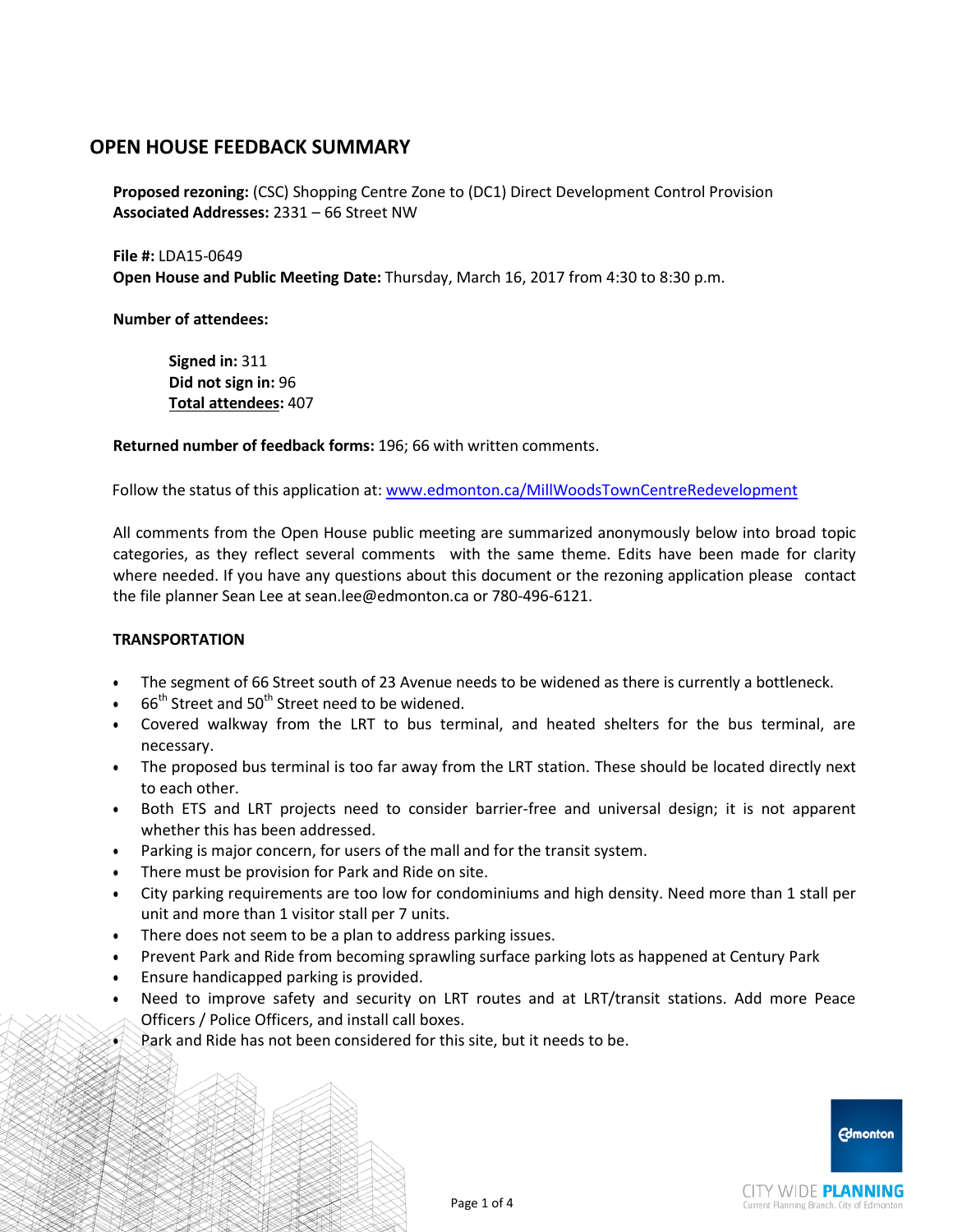- Park and Ride should be free.
- Parasitic parking will be an issue in neighbourhoods around LRT stations, including Mill Woods and Grey Nuns/Tawa stations.
- The City should introduce shuttle busses to access the LRT during peak hours.
- People will always have cars and always drive, so there needs to be lots of parking.
- A faster and direct transit route from Mill Woods Town Centre to Century Park would help, and would better connect people to the Route 747 (Edmonton International Airport route).
- Increased density will cause parking to spill over in to neighbourhoods.
- Some people will take LRT or bus, but many will still drive, and this will cause traffic congestion and parking problems.
- The Library and Seniors Centre requires parking close by.
- Providing Park and Ride will encourage some people to take the LRT.
- Excellent LRT information from City employee.
- Will Park and Ride for Edmonton Eskimos football games still be provided from the mall by ETS?
- Allowing vehicles to use excess and underused parking lots might breathe new life in a dying mall.
- ETS bus service is poor and does not offer convenience or choice for those who might ride it. This prevents some people from using the LRT as well.
- If local bus service was improved more people might take the bus to the LRT; if it remains poor, people will want to drive and park in order to take the LRT.
- Park and Ride should be provided, even if it is paid.
- Seniors need to drive and park.
- ETS bus drivers are not people- and service-oriented; this makes taking the bus unpleasant, and driving more attractive.
- Parking must be provided by the City as a private developer will not provide this.
- Transit is not competitive with driving- it can take 30-40 minutes to take a trip on transit that takes 10 minutes to drive in a personal vehicle.
- People will not purchase condos as investments because there is not enough parking.
- It is too cold in Edmonton to walk or take the bus, se we need lots of parking.
- Overall, I am in support of this re-development. My biggest concern is parking, Park and Ride, as well as traffic flow. Provided these concerns are addressed with sufficient planning, this project will be great for Mill Woods and Edmonton.
- The lack of sufficient parking at Century Park on weekdays makes transit use very difficult.
- Providing parking only at Davies LRT station doesn't make sense- it's too far to drive all that way from Mill Woods, and then transfer to LRT.
- It would be so much more helpful if the route numbers printed on the transit terminal bus stops were much larger. It is difficult to see what bus stops where from one end of the terminal to the other.
- Suggest that when ETS comes to an info meeting such as this, they label the maps presented with the street numbers and names.
- Parking is a big issue- people hate public transit and refuse to use it.

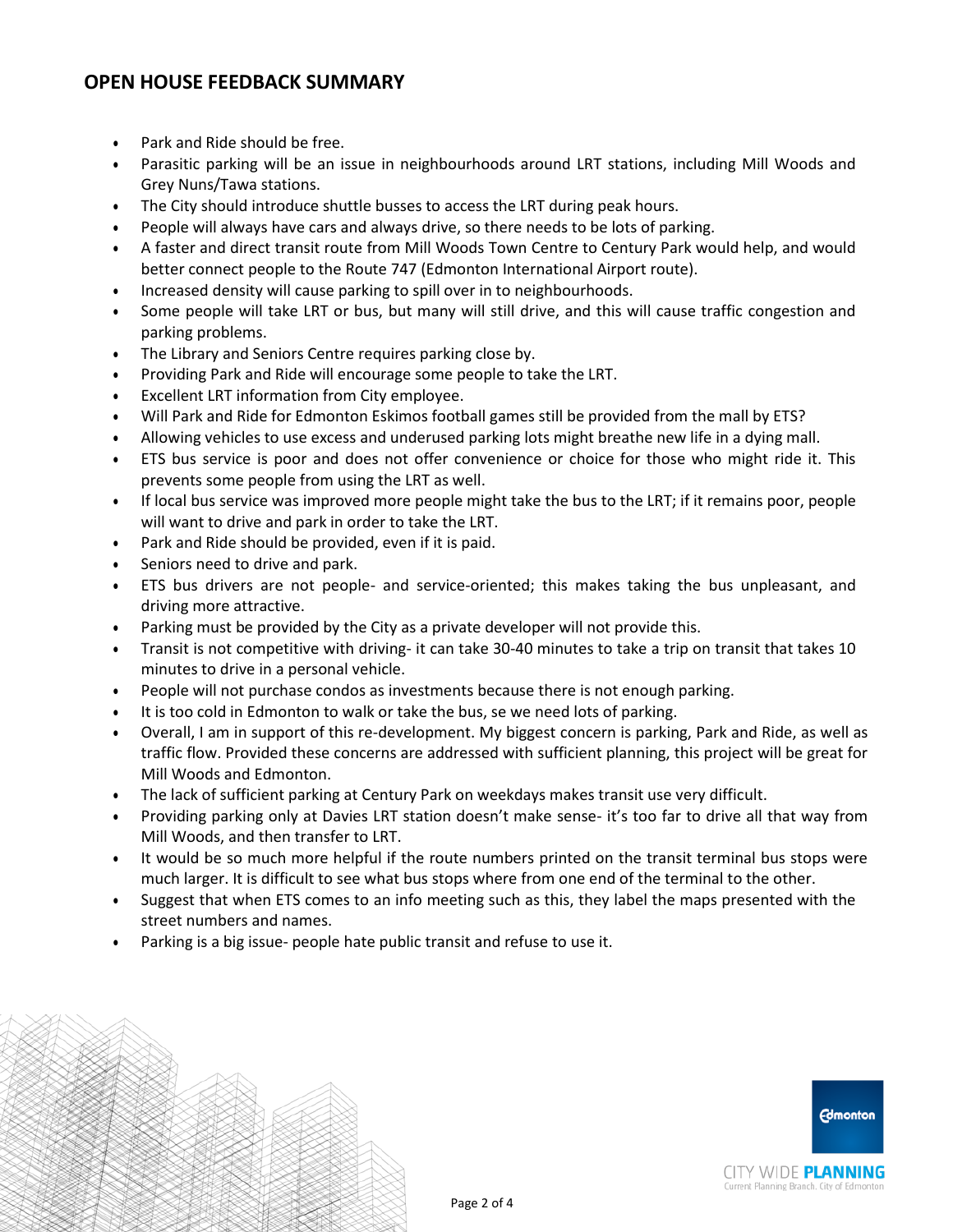### **IMPACT ON ADJACENT PROPERTIES**

- This project is going to end up being a disaster for all of us living in the Mill Woods and surrounding areas.
- On street parking in neighbourhoods is a major concern.

### **PROPOSED USE**

- Edmonton is a winter city and needs to keep indoor shopping malls for people to shop, visit with each other, and exercise by walking.
- The mall is a community gathering space.
- I liked a lot of the proposals for land development.
- Would like to see more parks and recreation space.
- The scale and heights proposed by this development do not fit with Mill Woods. They are more suitable for Downtown. We don't want to live near that type of development.
- Do not want to lose the open space on the site.
- Will there be low-income housing, and if so how much? Where will it be located?
- The mall should be renovated but not torn down.
- Concerned about increases in crime.
- Support high-rise development with shops on the bottom.

#### **DESIGN**

- High-rise buildings up to 18 stories are too tall, and do not fit the character of this area.
- The City needs to consider barrier-free design.
- Really like the mixed-use, walkable, dense design proposed. Looking forward to seeing it come to fruition.
- Like that the area is being redeveloped and the land being used in a better manner.
- Would like for there to be more green space.
- Enjoyed discussion with architect. Like the plan.
- This does not look like Winter City design
- The proposed density is too high, and there should be a mix of housing.
- The stores which will be here will not have customers as they will only be accessible by transit.
- This area will not provide anything for anyone else, except the residents that live here. Anyone that is taking the LRT will only be transferring to another bus to get to their destination and won't be exploring the shops.
- There need to be covered walkways to enable seniors to walk in winter.
- Century Park turned out to be a disaster and this is a similar location that will not attract people or investment.
- Finish the Century Park and City Centre Airport first.
- High density housing causes problems, including too much shade/lack of sunshine, and wind tunnels. Sun access is important during our long winters.